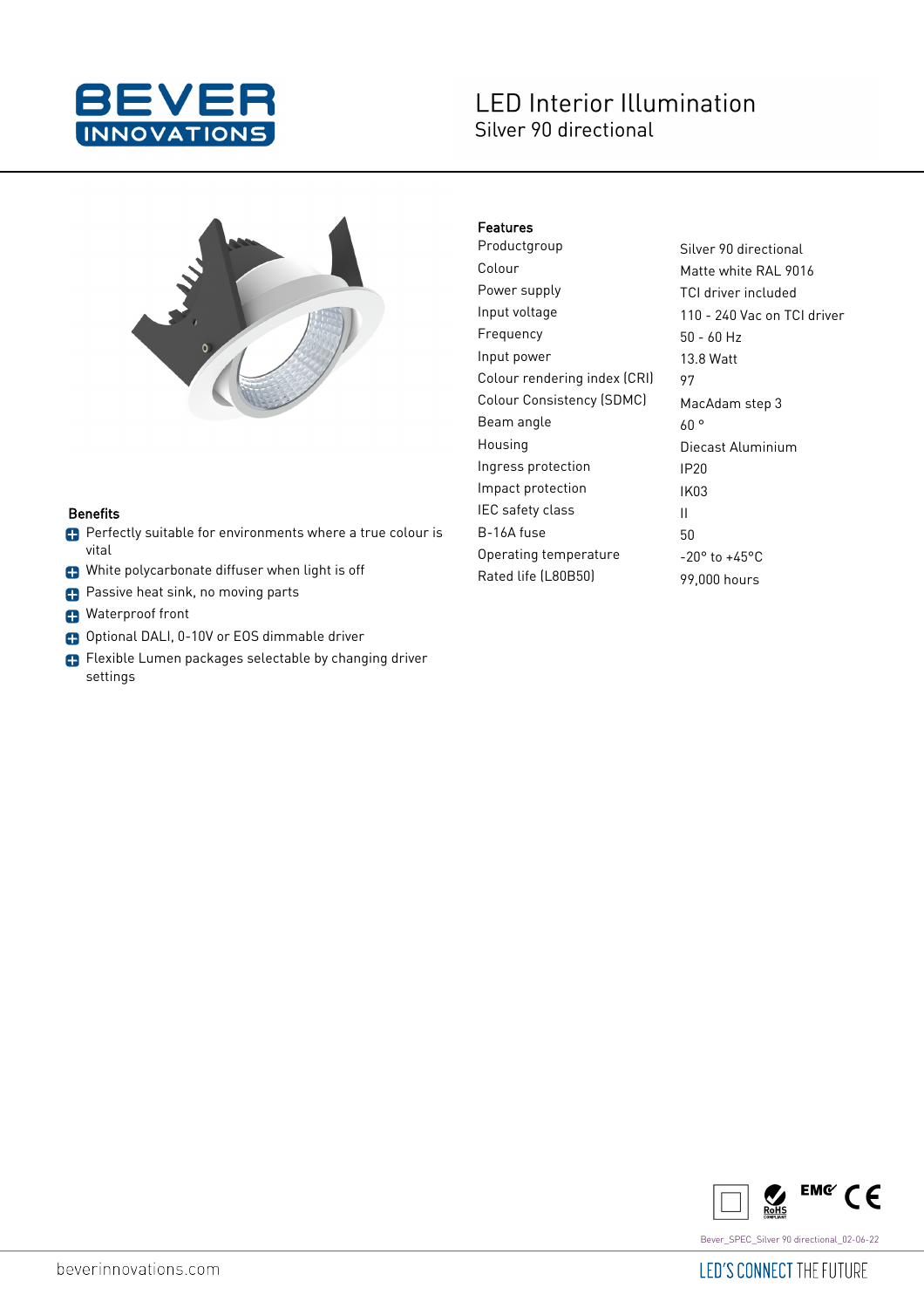

## **LED Interior Illumination** Silver 90 directional

#### Dimensions







### Ordering information

| <b>Name</b>                                                     | <b>SKU</b> | Colour               | <b>Beam</b><br>Angle | <b>Power</b> | Lumen   | Efficacy          | <b>CCT</b> | <b>CRI</b> |
|-----------------------------------------------------------------|------------|----------------------|----------------------|--------------|---------|-------------------|------------|------------|
| Silver 90 directional Matte white RAL 9016                      |            |                      |                      |              |         |                   |            |            |
| Silver 90 dir. 2700K. 60°. 14W. 1150Lm. CRI97. White. 1-10V     | 18286      | Matte white RAL 9016 | 80°                  | 13.8 W       | 1150 lm | 83 lm/W 2700 K 83 |            |            |
| Silver 90 dir. 2700K, 60°, 14W, 1150Lm, CRI97, White, dali      | 18287      | Matte white RAL 9016 | 80°                  | 13.8 W       | 1150 lm | 83 lm/W           | 2700 K 83  |            |
| Silver 90 dir. 2700K, 60°, 14W, 1150Lm, CRI97, White, no<br>dim | 18430      | Matte white RAL 9016 | 80°                  | 13.8 W       | 1150 lm | 83 lm/W 4000 K 83 |            |            |
| Silver 90 dir. 3000K, 60°, 14W, 1250Lm, CRI97, White, 1-10V     | 18288      | Matte white RAL 9016 | 80°                  | 13.8 W       | 1250 lm | 91 lm/W 3000 K 83 |            |            |
| Silver 90 dir. 3000K. 60°. 14W. 1250Lm. CRI97. White. dali      | 18289      | Matte white RAL 9016 | 80°                  | 13.8 W       | 1250 lm | 91 lm/W 3000 K 83 |            |            |
| Silver 90 dir. 3000K, 60°, 14W, 1250Lm, CRI97, White, no<br>dim | 18431      | Matte white RAL 9016 | 80°                  | 13.8 W       | 1250 lm | 91 lm/W 4000 K 83 |            |            |
| Silver 90 dir. 4000K, 60°, 14W, 1350Lm, CRI97, White, 1-10V     | 18292      | Matte white RAL 9016 | 80°                  | 13.8 W       | 1250 lm | 91 lm/W           | 4000 K 83  |            |
| Silver 90 dir. 4000K, 60°, 14W, 1350Lm, CRI97, White, dali      | 18293      | Matte white RAL 9016 | 80°                  | 13.8 W       | 1250 lm | 91 lm/W           | 4000 K 83  |            |
| Silver 90 dir. 4000K, 60°, 14W, 1350Lm, CRI97, White, no<br>dim | 18432      | Matte white RAL 9016 | 80°                  | 13.8 W       | 1250 lm | 91 lm/W 4000 K 83 |            |            |